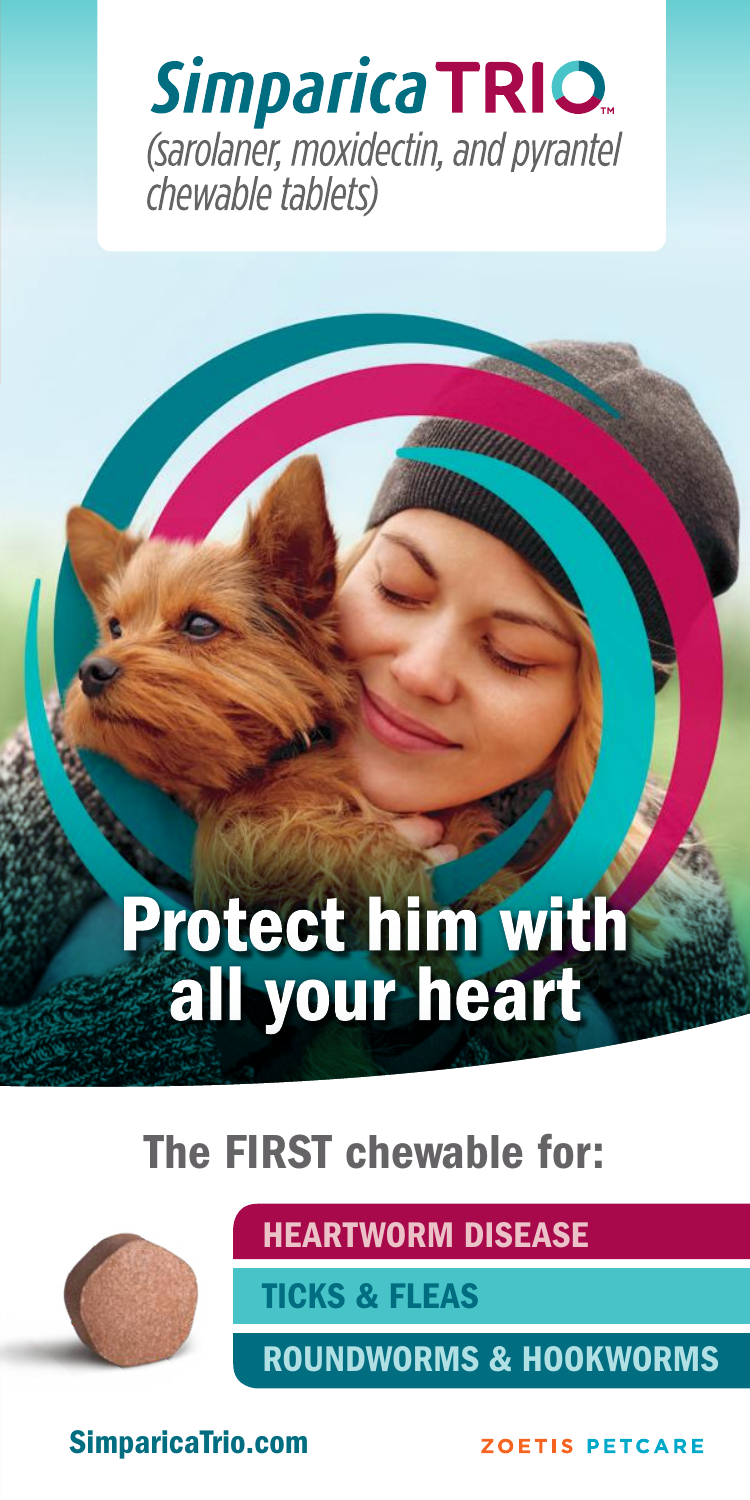**Simparica TRIO** (sarolaner, moxidectin, and pyrantel *chewable tablets*)

Now, you don't need 2 or 3 products for the monthly protection your dog needs

I I I I I I I I I I I I I I I I I I I I I I I I I I I I I I I I I I I I I I I I I I I I I I I I I I I I I I I I I I I I I I I I I I I I I I I I I I I I I I

# It's here!

Simparica Trio makes protecting dogs simple and convenient

## JUST ONE GETS IT DONE!

Ask your veterinarian about Simparica Trio today



### HEARTWORM DISEASE

TICKS & FLEAS

ROUNDWORMS & HOOKWORMS

All this protection for your dog, all in one monthly chewable:

- HEARTWORM DISEASE
- 5 TYPES OF TICKS\*, AND FLEAS
- ROUNDWORMS & HOOKWORMS†

Demonstrated safe for puppies as young as 8 weeks old, weighing 2.8 lbs or more

\*Lone Star tick, Gulf Coast tick, American dog tick, deer tick, and brown dog tick.

 † *Toxocara canis, Toxascaris leonina, Ancylostoma caninum,* and *Uncinaria stenocephala.*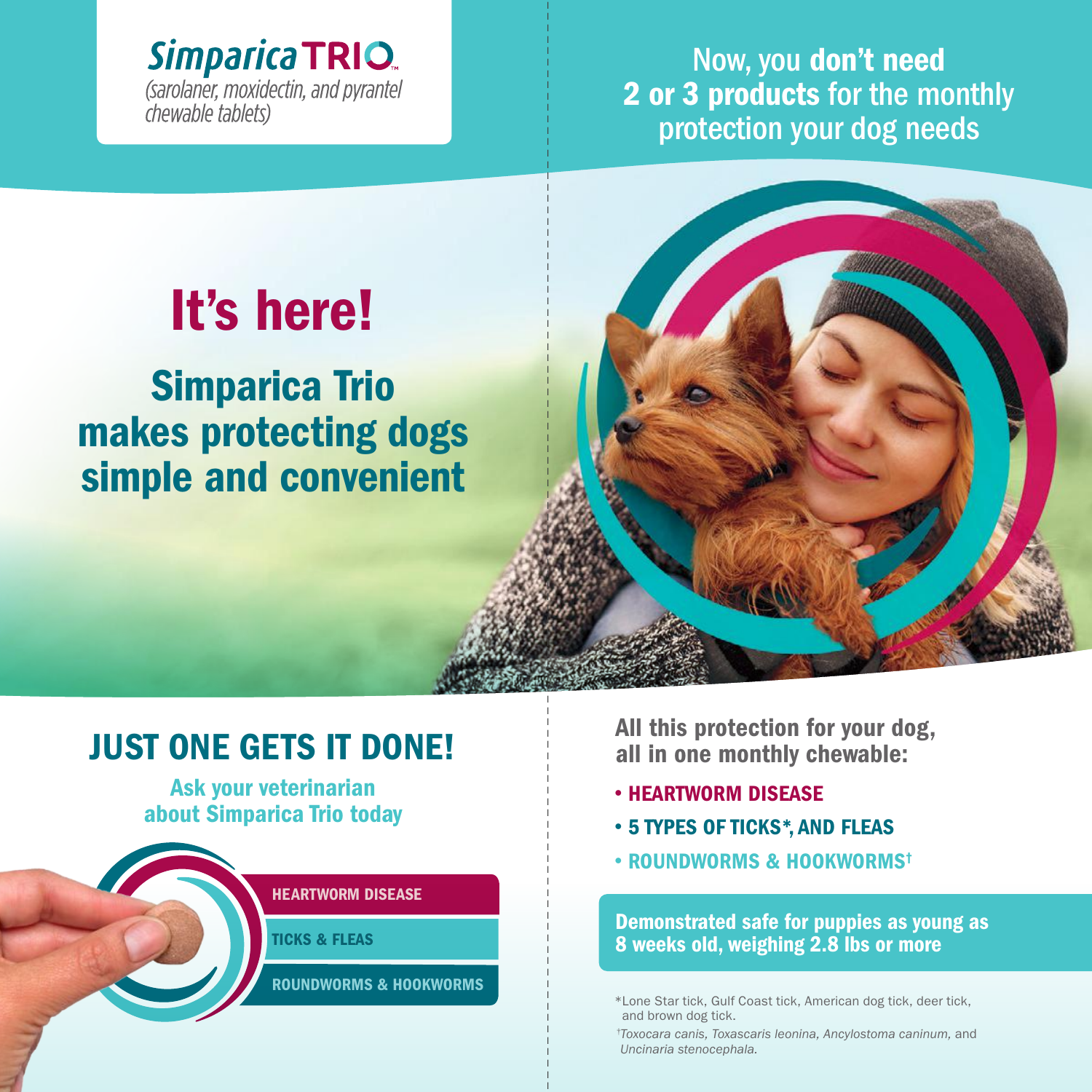## **Simparica TRIO**

I I I I I I I I I I I I I I I I I I I I I I I I I I I I I I I I I I I I I I I I I I I I I I I I I I I I I I I I I I I I I I I I I I I I I I I I I I I I I I I I I I I I I I I I I I

(sarolaner, moxidectin, and pyrantel chewable tablets)

## Monthly Simparica Trio kills 5 types of ticks\* including deer ticks that can spread Lyme disease

- Ticks can pass on diseases that can make your dog sick—including Lyme disease, Rocky Mountain spotted fever, anaplasmosis, and ehrlichiosis<sup>3</sup>
- Different types of ticks are active all year long<sup>3</sup>
- Tick-borne diseases can be transmitted in as little as  $24$  hours—but can have lifelong effects<sup>3</sup>

## Defend against threats to your dog's health

## In studies, monthly Simparica Trio delivered 100% protection from heartworm disease

Did you know just one bite from an infected mosquito can lead to heartworm disease?

- Heartworm disease has been diagnosed in all 50 states—and is on the rise $1$
- When your dog travels or moves with you to areas where heartworm disease is common, it raises their risk of getting  $it^2$

## Monthly Simparica Trio starts killing fleas fast\* before they can lay eggs

- It only takes one "pregnant" flea to infest your dog and your home—they multiply fast!4
- Home flea infestations can take several months of work and a lot of money to get rid of
- For some dogs, flea bites can cause skin problems and hair loss that can make them miserable4

\* Simparica Trio starts killing deer ticks within 8 hours and starts killing fleas within 4 hours.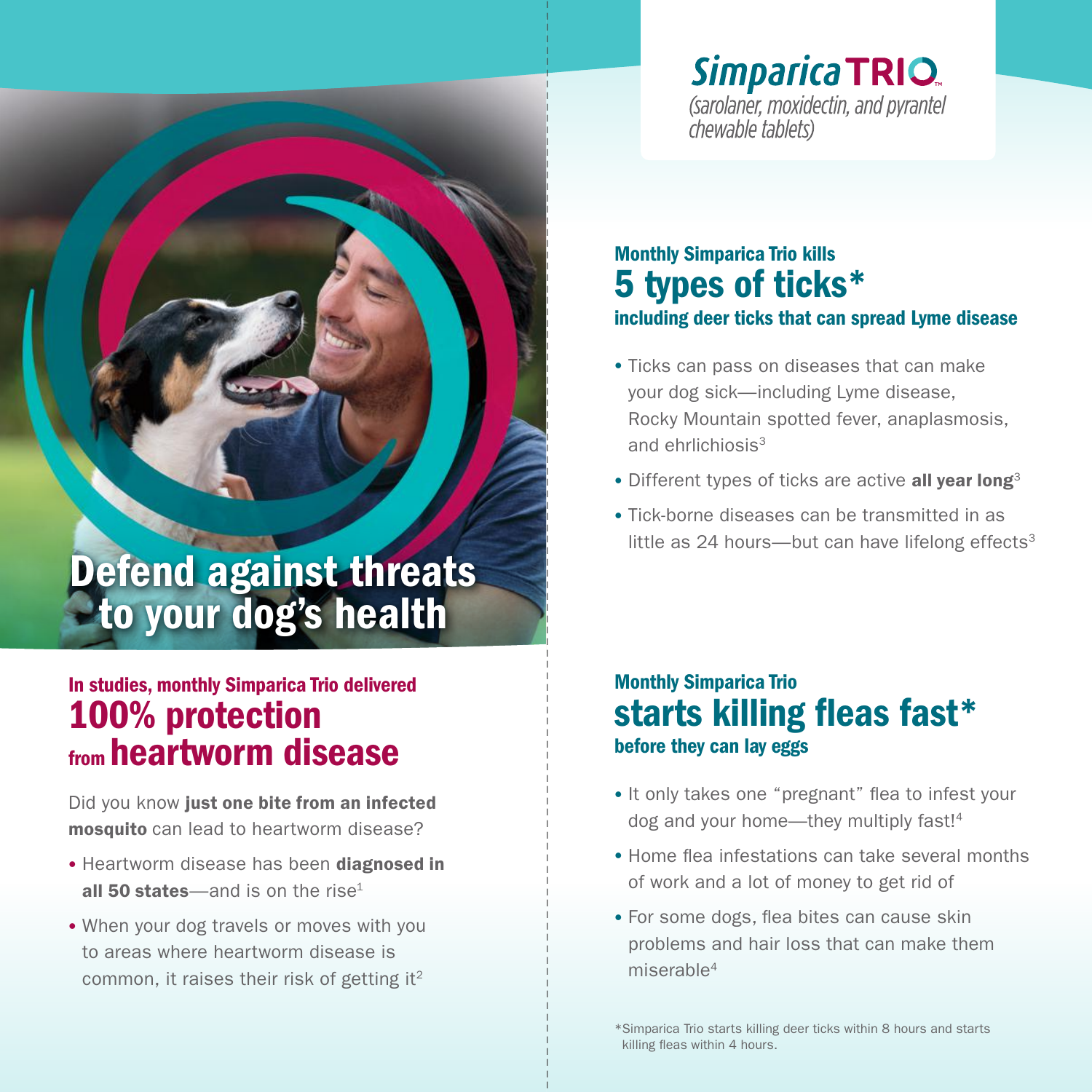**Simparica TRIO** (sarolaner, moxidectin, and pyrantel *chewable tablets*)

## Monthly Simparica Trio gives proven protection

from intestinal worms

### Roundworms & hookworms can harm more than just your dog

- Puppies can be infected at birth; and adult dogs can pick up worm eggs or larvae in the environment<sup>5\*</sup>
- Hookworms are blood suckers that can cause great harm to puppies<sup>6</sup>
- Roundworms can cause severe vomiting, weight issues, and other symptoms in puppies<sup>5</sup>
- Pets can be at risk when these worms contaminate the environment $5,6$



### Our Satisfaction Guarantee

We want you to be completely satisfied with Simparica Trio. We'll work with you to make sure you're satisfied with the product's performance. If for any reason you're still not completely happy, we'll send you a replacement or give you your money back.

Simply give us a call at 1-888-ZOETIS1 or visit SimparicaTrio.com to learn more



## **ZOETIS PETCARE REWARDS**

I I I I I I I I I I I I I I I I I I I I I I I I I I I I I I I I I I I I I I I

### Earn up to \$55 in rewards with your Simparica Trio™ purchase

### How It Works

Purchase Simparica Trio, earn points

Redeem your points for rewards

Spend rewards at the veterinarian

**Sign up at zoetispetcare.com/rewards** Simparica Trio.com and the community of the community of the community of the community of the community of the community of the community of the community of the community of the community of the community of the communit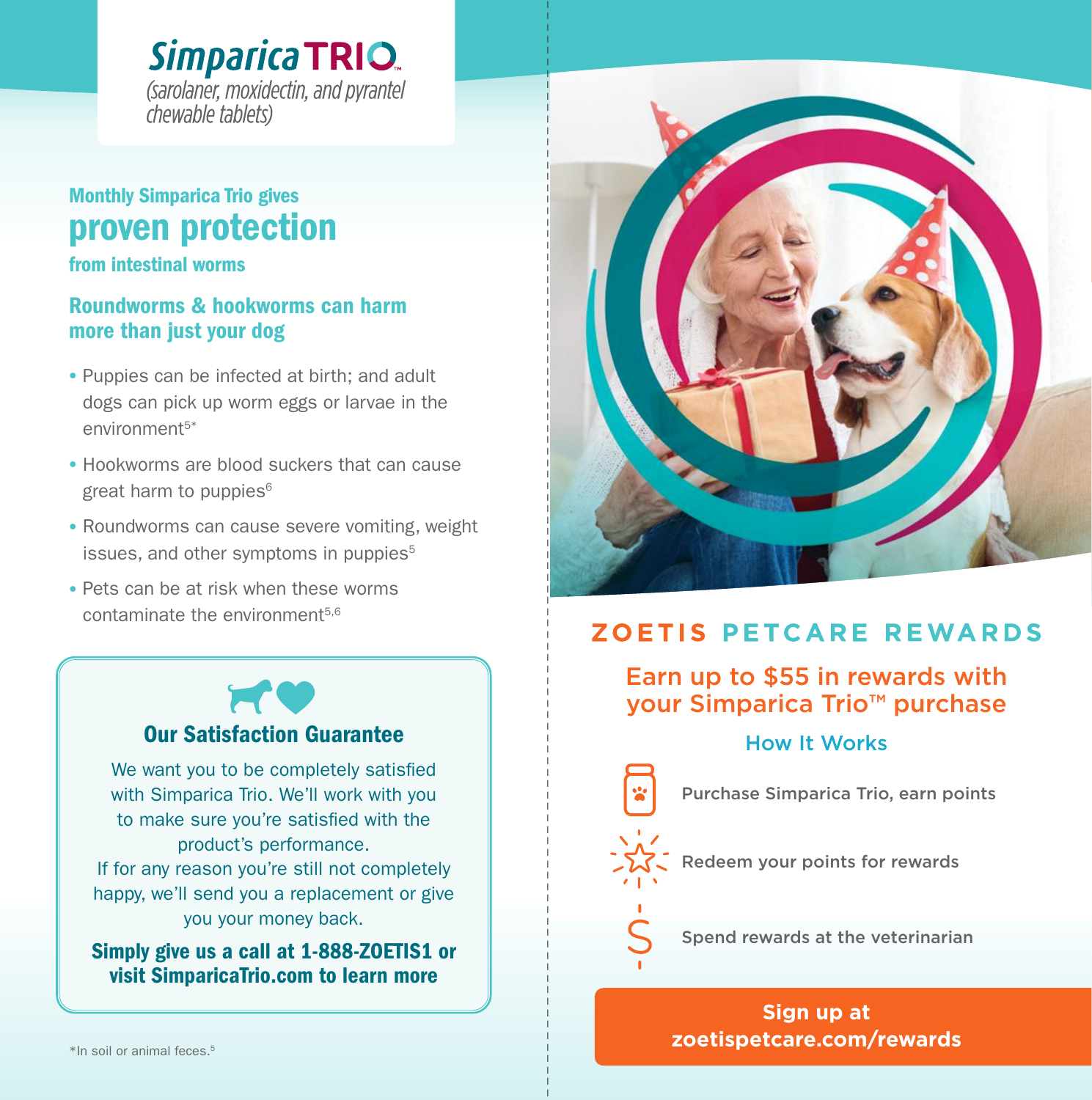## Simparica TRIO. (sarolaner, moxidectin, and pyrantel *chewable* tablets)

## **Speak with your veterinarian about Simparica Trio**

### IMPORTANT SAFETY INFORMATION: Use

with caution in dogs with a history of seizures. Simparica Trio contains sarolaner, a member of the isoxazoline class, which has been associated with neurologic adverse reactions including tremors, ataxia, and seizures in dogs with or without a history of neurologic disorders. The safe use of Simparica Trio has not been evaluated in breeding, pregnant, or lactating dogs. The most frequently reported adverse reactions in clinical trials were vomiting and diarrhea. See full Prescribing Information in pocket.

References: 1. AHS Canine Guidelines 2018. https://www. heartwormsociety.org/images/pdf/2018-AHS-Canine-Guidelines.pdf. Accessed October 7, 2019. 2. Self SW, Pulaski CN, McMahan CS, Brown DA, Yabsley MJ, Gettings JR. Regional and local temporal trends in the prevalence of canine heartworm infection in the contiguous United States: 2012–2018. *Parasit Vectors.*  2019;12(1):380. 3. Companion Animal Parasite Council. *Ticks.* April 12, 2017. https://capcvet.org/guidelines/ticks. Accessed October 7, 2019. 4. Companion Animal Parasite Council. *Fleas*. September 19, 2017. https://capcvet.org/guidelines/fleas. Accessed October 7, 2019. 5. Companion Animal Parasite Council. *Ascarid.* https:// capcvet.org/guidelines/ascarid. Accessed September 18, 2019. 6. Companion Animal Parasite Council. Hookworms. https://capcvet. org/guidelines/hookworms. Accessed October 7, 2019.

### **ZOETIS PETCARE**

All trademarks are the property of Zoetis Services LLC or a related company or a licensor unless otherwise noted. ©2020 Zoetis Services LLC. All rights reserved. STR-00045